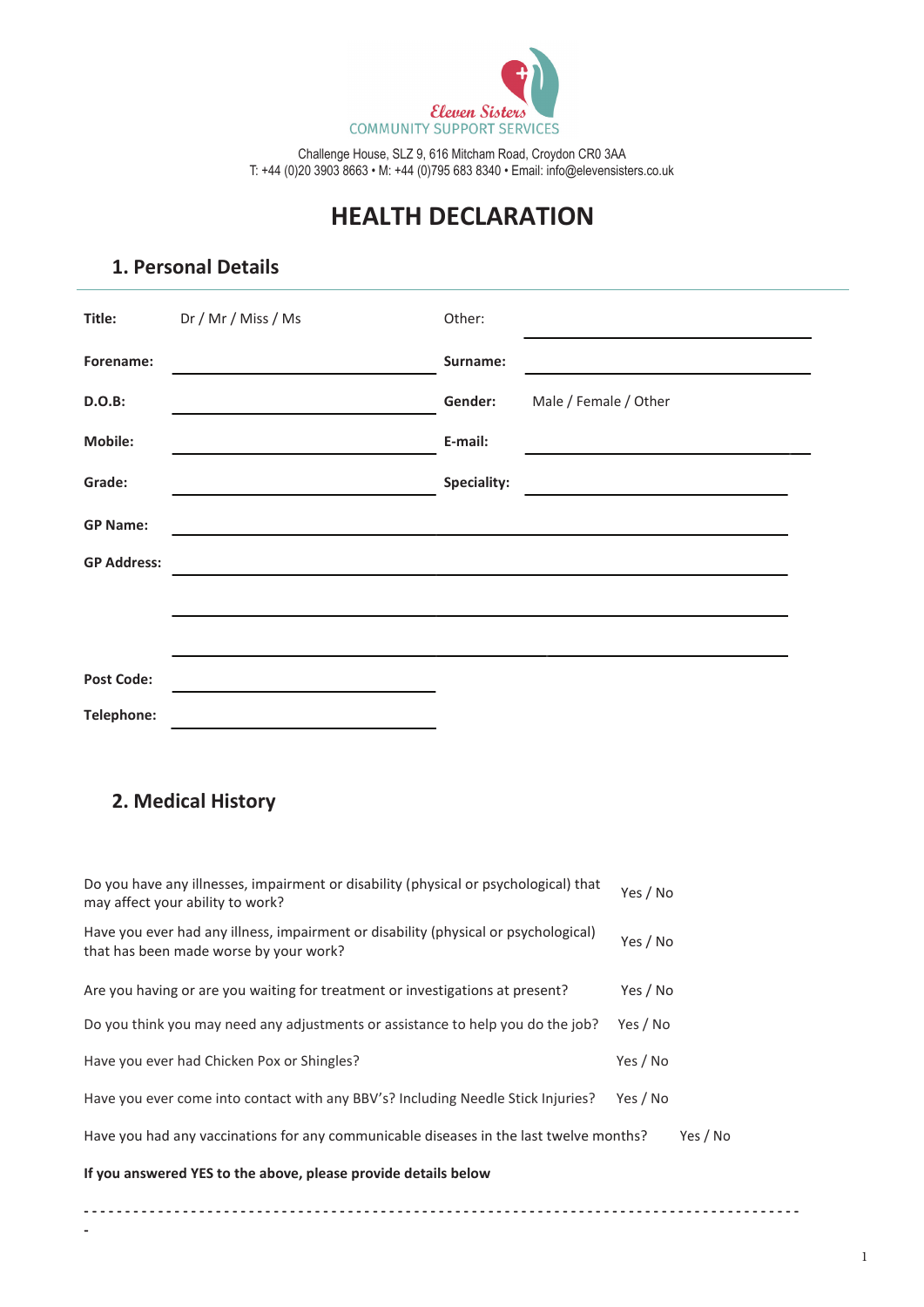### **3. Management of TB**

Have you lived continuously in the UK for the last five years? Yes / No

*If you answered NO to the above, please list the countries that you have resided in for more than one month in the last five years.* 

| Do you have any of the following:                 |          |  |  |  |
|---------------------------------------------------|----------|--|--|--|
| A cough which has lasted more than three weeks?   | Yes / No |  |  |  |
| Unexpected weight loss?                           | Yes / No |  |  |  |
| Unexplained fever?                                | Yes / No |  |  |  |
| Have you ever had TB, or been in contact with TB? | Yes / No |  |  |  |

**If you answered YES to the above, please provide details below.** 

### **4. Ebola Screening**

Have you been outside the UK within the last 21 days, passing through or staying in any of the following countries? **Guinea, Sierra Leone, Liberia or Mali** Yes / No

### **(If you answered YES to the above, please complete the following two sections)**

*1) List all of the countries that you have lived in/visited in the last 21 days, including holidays and vacations - This MUST include duration of stay and dates.*